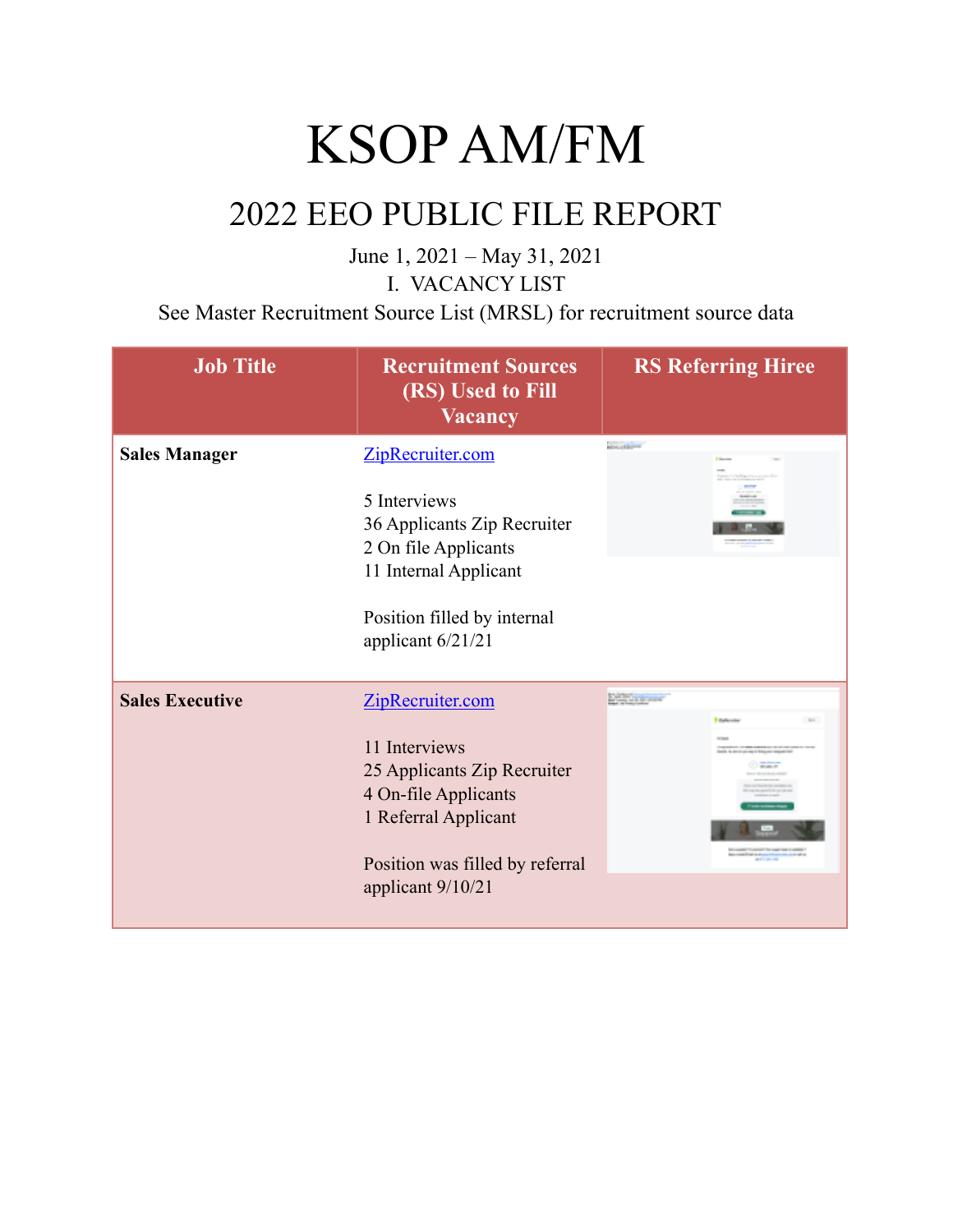| <b>Promotions Director</b> | <b>Country Aircheck Trade</b><br>Publication          | CCHECK<br><b><i>VILD.AIRAS SIEM</i></b><br>THE RECOVERED<br>Artificable in longiti with the city<br>Light on H Links<br><b>CALCULATION ARE CONTINUES</b><br>and the control of the second<br>as king minimizing                                                                                                                                                                                                                                                                                                                                                                                                   | 50 S.M.<br><b>Contract Contract</b><br>company often processing mind-<br><b>The Stevenson and</b><br>an experiment a tale to<br>advertising the dealership and<br>institution in charge of substant<br>                                                                                                                                                                                                                                                                                                                                                                                              | STILL & EMPLOY<br><b>Book Courses Merchant</b><br>produced converter that the industries is<br>security repositionally directly excellent environments<br>company class<br><b>MENTOR SONT</b><br>Antical communication or well, state<br>the product of the form and the following<br>policies in perceive to them serves contains service<br>the property of the contract of the<br>TOTAL GOLD BALLAS AND STA                                                                                                                                                                                                              |
|----------------------------|-------------------------------------------------------|-------------------------------------------------------------------------------------------------------------------------------------------------------------------------------------------------------------------------------------------------------------------------------------------------------------------------------------------------------------------------------------------------------------------------------------------------------------------------------------------------------------------------------------------------------------------------------------------------------------------|------------------------------------------------------------------------------------------------------------------------------------------------------------------------------------------------------------------------------------------------------------------------------------------------------------------------------------------------------------------------------------------------------------------------------------------------------------------------------------------------------------------------------------------------------------------------------------------------------|-----------------------------------------------------------------------------------------------------------------------------------------------------------------------------------------------------------------------------------------------------------------------------------------------------------------------------------------------------------------------------------------------------------------------------------------------------------------------------------------------------------------------------------------------------------------------------------------------------------------------------|
|                            | No trade pub applicants<br>1 Internal Applicant       | The file and at 1972 with the state and was<br>to a decade of the top decade a detail<br>and the state of the company of the con-<br><b>BACKED ATTN: AN</b><br>after any company's door than their<br>Anticola con A view Mr. Michigan<br>and the property of the company of the<br>complete please considers with data on and<br><b>ROSE</b> LM<br><b><i>Chairman comments</i></b><br>integra a city tirem gammi de-<br>and known a course some<br>a conden is editor into accordance for the<br>contractor are access any accessors                                                                             | explain additions: A limit and drive<br><b><i>CONSTRUCTION CONTINUES</i></b><br>month for excess excess a supply<br><b>Bank at collection adapted</b> in the<br>the collection of the collection of the collection<br>THE CHEM AND ALL ALL ALL ASSESSED.<br><b>CARD CORPORATION</b><br><b>CONTRACTOR</b><br>The country of the country of the country of<br><b>CONTRACTOR</b> INCOME.<br>and gallery a discount government and pa<br>a special actualization of the province<br><b>Cultural Service control</b><br><b>Contract of Section</b><br>10 Inter McLause 18 1.1 Store                       | proposed and a series in 1 and money<br>and art are called the officers.<br>APID, ADUPTION APPERTURE<br>Making character systems and approve of<br>works allow presidents a redaily indulty<br>sion Aris Away gain as in terms.<br>becausing a chief floor in form of<br>THE R. P. LEWIS CO., LANSING MICH.<br>ality environmental installation of any<br>---<br>CONTROL Marine<br>holtering them. City the Benti Linnin<br>March 1980 Harrison & 1980<br><b>WELLT SHARING SOLE FORM</b><br>an industry of a training star that the factor<br>an excessive limits original in days sever                                    |
|                            | Position was filled by internal<br>applicant $8/1/21$ | all work accounts were al-<br>in Terrapica Sha &<br>companies around the companies<br>a more a citizent person allow<br><b>Science and Associations Counter</b><br>to detail description of the condition of<br>the maindale state. Scient Trailing and<br>Motor in all conducts incomediately<br>an experience and state concerns an<br>is all the country of their selection of the<br><b>NEW STATE AND INCOME.</b><br>the materials of<br><b>Commission and the commission as an</b><br>the communities who continued by all the<br>to but the property of the forms and<br>case environmental appear products | AUTOGRAPHICALS<br><b>All Corp. and</b><br>at many and direct to proper consider<br>a conce and deal and condi-<br>the time of speciments continuously the second and<br>and an income accordance<br>any control percentage are<br>regio April To Mr. Approvements from<br>the property of the property of the property and<br>the Homes All Index Ages and in<br>a cor pas is \$1 today by recite from<br>the first of the same party of the old at<br>difference than a continue down.<br>were a probabilities presented with the time<br>and plan 2 page fundamentalizer land-<br>a lock a fact an | AFTA SIL QUATRI<br>de accessor con dire charge as destribue con<br>ps index engage & ladit (as on images<br>the party of the first and state area<br>Adapt construction. Moreover, and State<br>provide on the motivation who are you want that<br>the first field of the same country depends on the<br>NUMBER OF CASH OF TAXABLE SIZES<br><b>CONTRACTOR</b><br>single and are sense intendent a or as<br><b>Bride Accordings to the Accord Co.</b><br>perio altabanderana un aralla alteratua<br>and the first of the control of<br>hills an excitation in an illustrations<br>career than doesn't polarizable at the gap |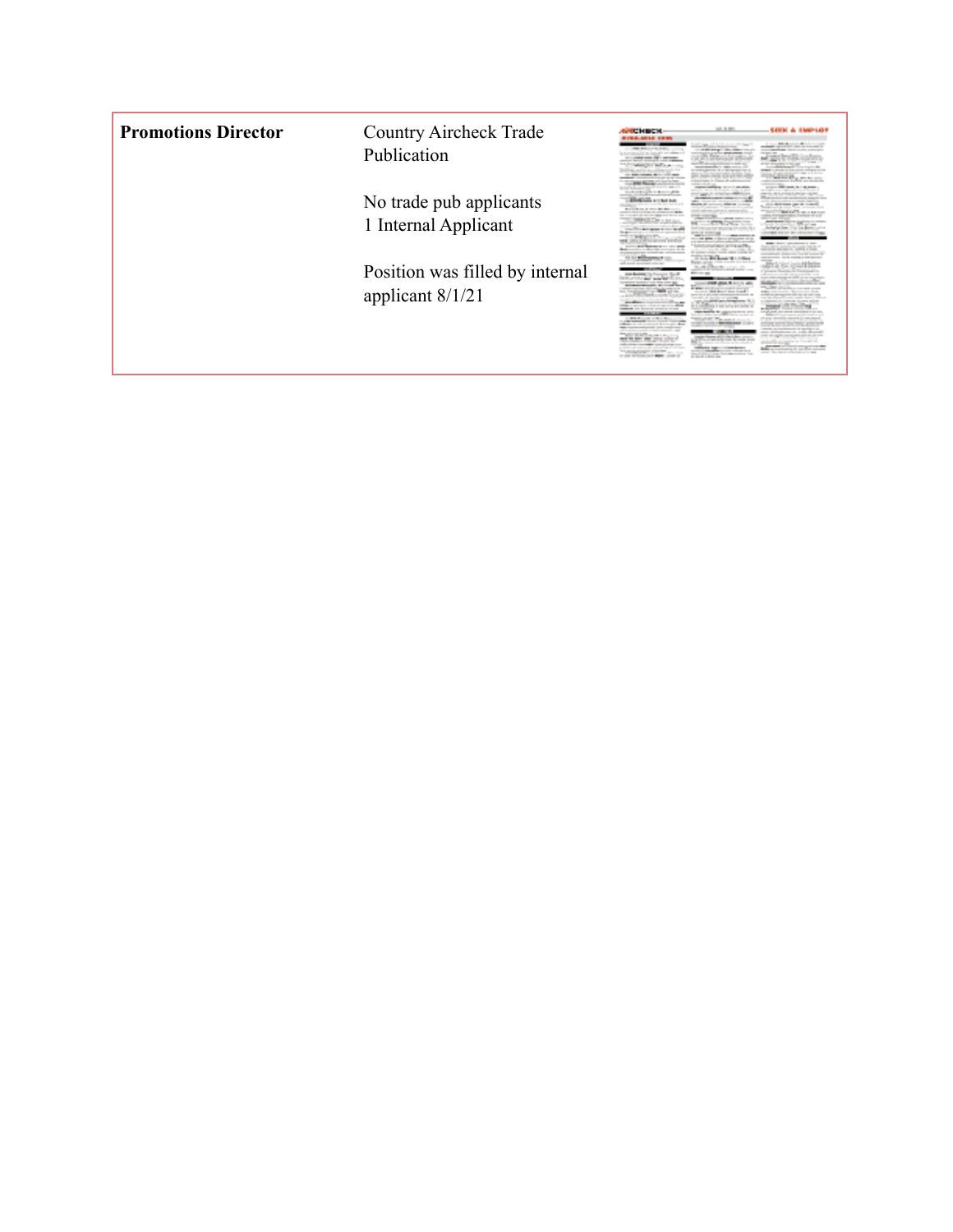# KSOP AM/FM

### 2022 EEO PUBLIC FILE REPORT

#### June 1, 2021 – May 31, 2022 II. MASTER RECRUITMENT SOURCE LIST (MRSL)

| <b>RS</b><br><b>Number</b>                                | <b>RS</b> Information                     | <b>Source</b><br><b>Entitled To</b><br><b>Vacancy</b><br><b>Notifications?</b><br>Yes/No | <b>No. Of Interviewees</b><br><b>Referred by RS</b><br><b>During Reporting</b><br>period |  |  |
|-----------------------------------------------------------|-------------------------------------------|------------------------------------------------------------------------------------------|------------------------------------------------------------------------------------------|--|--|
|                                                           | ziprecruiter.com                          | N                                                                                        | 16                                                                                       |  |  |
| $\mathbf{2}$                                              | <b>Country Aircheck Trade Publication</b> | N                                                                                        |                                                                                          |  |  |
| <b>TOTAL INTERVIEWEES June 1, 2021 - May 31, 2022: 16</b> |                                           |                                                                                          |                                                                                          |  |  |